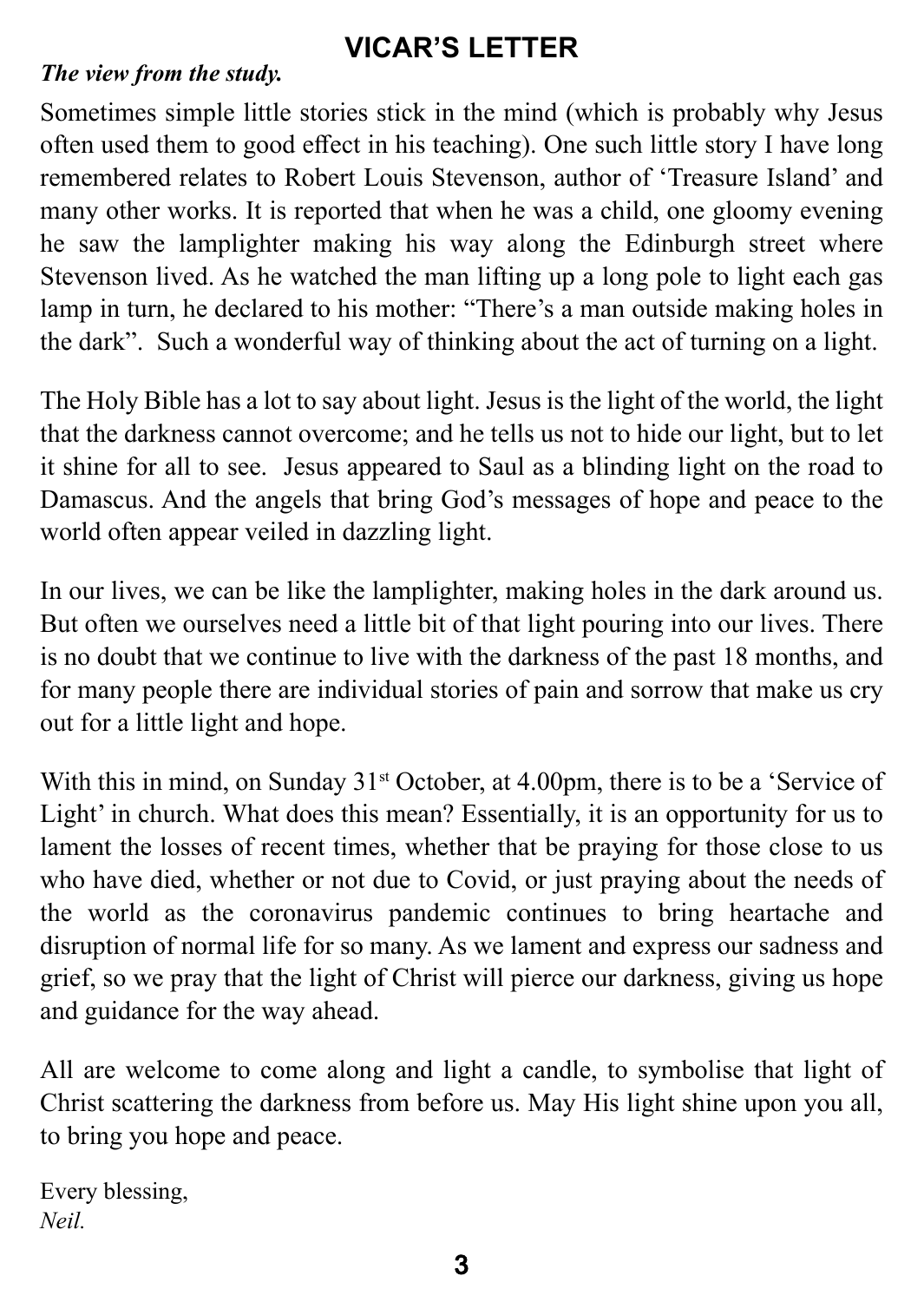#### **Covid-safe Services**

Although restrictions were eased in the summer, Covid 19 is still a real threat to health, so please follow these simple procedures when attending St Michael's Church:

- Sanitise hands on entering the building
- � Continue to wear face coverings (as people are sitting in close proximity for an extended period of time). If you need to remove your face covering for any reason, please replace it when singing.
- Please respect others by not sitting too close to people outside your household/group of friends: many will appreciate a little distance for a while as we adapt.
- � If you are able, please ensure you take a lateral flow test to check your Covid status. Test kits freely available from Grimsargh Pharmacy or online at: www.gov.uk/order-coronavirus-rapid-lateral-flow-tests
- � **Please do not attend church if you are unwell or showing any signs of possible Covid infection.**

#### **Single use service sheets.**

We are now using our normal orders of service and hymn books. The Bibles may also now be used again, if you like to follow the readings. As a sensible precaution, please remember to sanitise your hands before and after handling sheets and books. If you are anxious about using shared resources, please note that items are left 'in quarantine' for a week between services. You are also welcome to take away a service sheet and hymn book and bring them with you whenever you come to church – but please don't lose them!

#### **Your Magazine**

If you wish to contribute items for the magazine, please send them to Bernard Mackley or Nellie Cowell. Anyone willing to help with the distribution of the magazine, please speak to Nellie.

'The Sign' insert features a range of articles on aspects of the Christian faith and the life of the Church. We hope you find something of interest in it.

#### **The Early Service**

You will see that the 8.30 service has been put back into the calendar starting on  $10<sup>th</sup>$ October. This will be subject to any further coronavirus restrictions, such as a recommendation to limit the use of the church building. The service will continue to follow the Book of Common Prayer, but the readings will now usually be the same as for the 10am service

#### **'All-age' Services**

Our pattern of services pre-Covid included a *family service* on 3rd Sunday of the month. As we seek to restore some of what has been lost over the last 18 months, we will be restating such a service on 3rd Sundays, starting with an **'All-age' service on Sunday 17th October**. The name may be different, but in essence the service will be familiar – namely, a less formal service which we hope will be more appealing to families with young children, though *all* are of course welcome, regardless of age!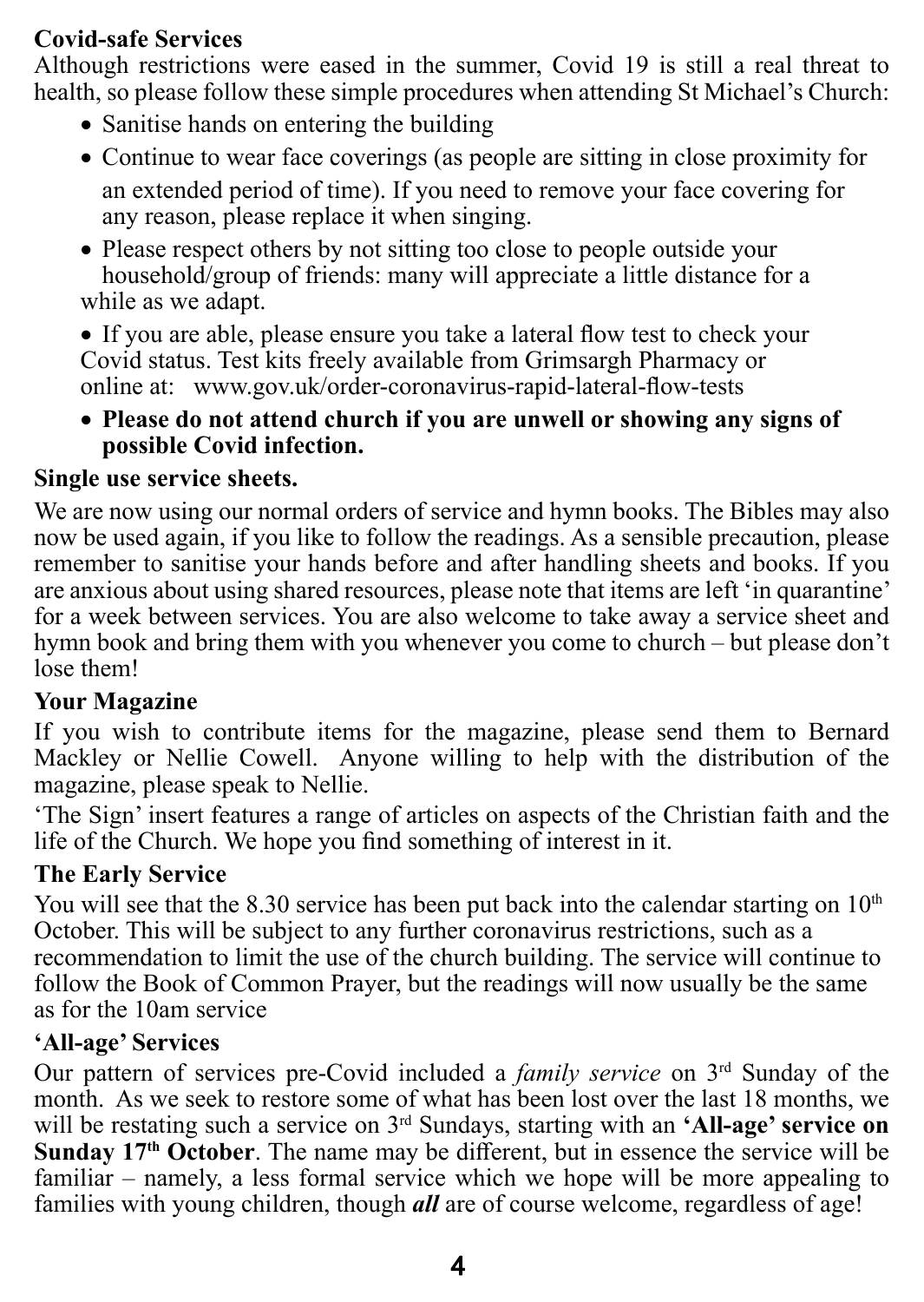#### **Ecumenical Service**

A service focusing on the theme of climate change will take place on Sunday  $24<sup>th</sup>$ October at 6.30pm, at Alston Lane RC Church. Please do come along to share in this act of shared witness, to show how much our environment means to us all.

#### **SEEKING A TREASURER**

You may be aware that we need a new treasurer. It is over a year since Simon indicated that he needs to stand down, and I am very grateful to him for continuing to hold the fort, but now we really NEED to find a replacement.

I know it is not an easy role to fulfil, but you do not need to be a qualified accountant to perform the task, and anyone with reasonable computer skills, the ability to count, and a bit of time available would have the ability to take on the role. Simon would be able to give some guidance to a new treasurer and there is advice and training available at diocesan level.

Please consider this prayerfully – could you be our treasurer? Do you know someone else who might have the skills to do it? Also, if being the treasurer is not for you, could you *assist* the treasurer with some of the regular tasks such as banking cash? Please speak to me or one of the wardens if you would like to know more. Thank you, Neil.

#### **Sidespersons**

Sidespersons are back on duty at the Sunday 10am service only. At present only one sidesperson is required and he/she will be there to distribute service sheets and hymn books to the congregation. They will be wearing masks and will have sanitised their hands.

During lockdown several sidespersons gave up their duties for personal reasons and we are therefore looking to recruit replacements. Anyone interested in becoming a spokesperson please speak to a warden or to the vicar.

#### **Coffee Morning**

The Friday coffee morning has now re-started. It is no longer held in the church kitchen area but has moved to the Grimsargh Club. It is open from 9.30am to 11.30am and co-insides with the Post Office opening. All are welcome to join us for coffee and biscuits, there is no charge though donations are gratefully accepted. There is a rota for helpers at coffee morning but more helpers would be welcomed, anyone interested please speak to Nellie Cowell.

#### **MOTHERS' UNION**

At last ! We managed to meet together again on 15th September. It was lovely to be together to take communion  $\&$  to see each other, even behind masks! There was a good attendance of 23, including some new members! A big welcome to them all.

#### **Mothers Union Birthday girls.**

I've been busy finding out interesting facts about our birthday girls, catching up with the August and September ones. I hope I have all the details correct. Please forgive me for any mistakes!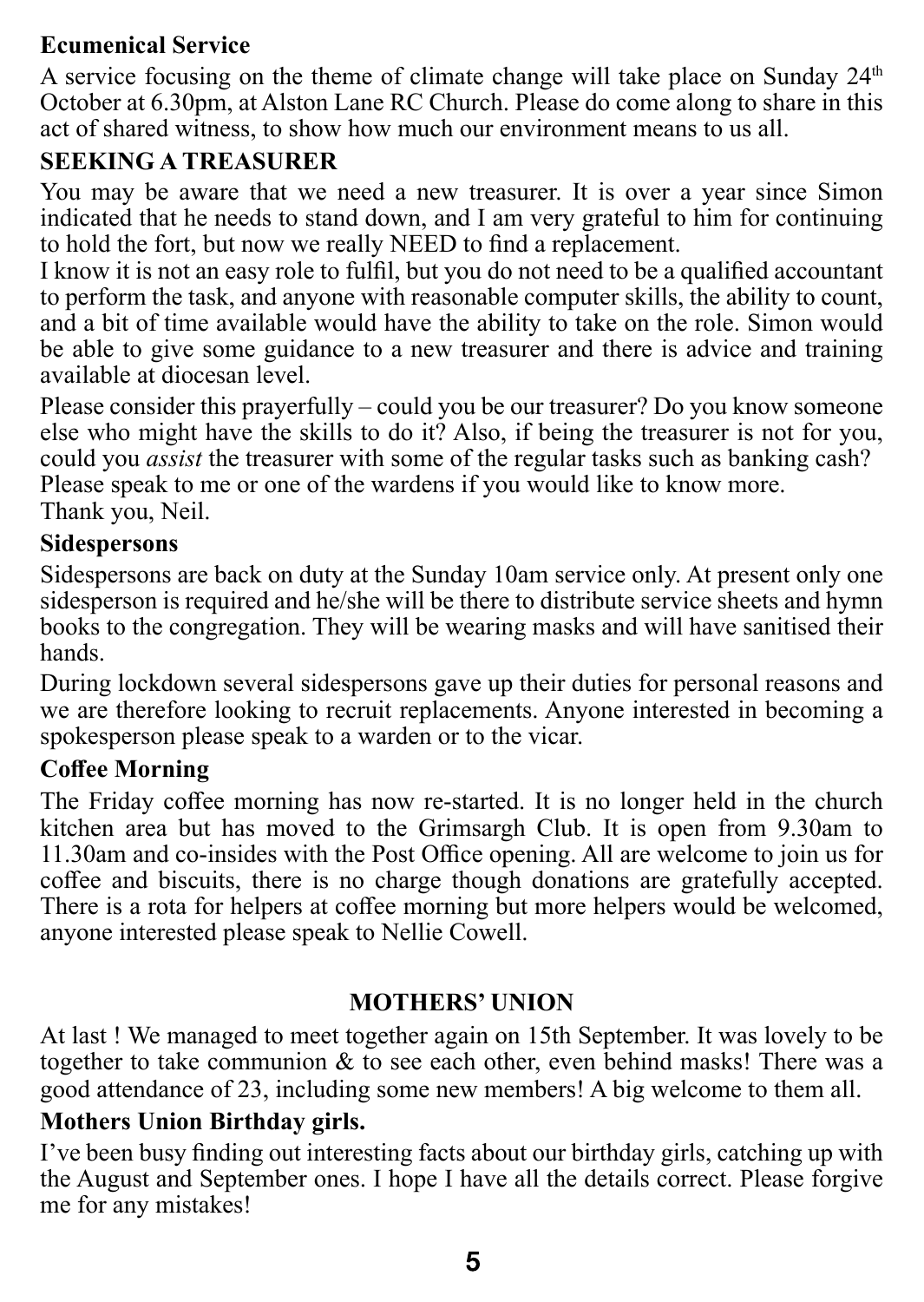**Pam Taylor** (August19th) has been the mayoress of Longridge twice, alongside her late husband, Ian, in 1976 and 1980. She has a daughter, Joy Eccles, who attends Grimsargh Church and a son, Ben, in London who has a Dachshund called Bridget.

**Anne Clayton's** (23rd August) has now moved away from Grimsargh to live with her family in Elswick, on the Flyde. She enjoyed her time in Grimsargh & hopes to be in touch with Nellie & Shirley soon.

**Liz Emmott** (7th September) was born in Sarawak, Malaysia and returned to England when Malaysia went independent when she was 8. Her father was a Health Inspector there and her mother a missionary teaching in the schools . She returned to Malaysia when she was 21 to meet her Chinese godmother and stayed a month. The church has always played a big part in her family with her grandfather and two of her sisters being ordained!

**Brenda Croft** (September 27th) will be celebrating lots of family birthdays in September alongside her own. She has many happy memories of her years in the village from acting with the Grimsargh players to working in the school at dinnertime. Her most amusing story is when she got locked in the Trustee Saving Bank in Preston on a Friday night

**Wendy Hall** (October 5th) lives in Fulwood but has had links with Grimsargh since her children attended St. Michael's school. She has been very involved with the Rainbows and Guides for many years, having just retired from being their leader-in-charge in July, but they do seem to like to call on her to help still.

**Ruth Davies** (October 6th) celebrates the great age of '2 fat ladies' this year! Her father & mother were both farmers. She has a daughter in Canada. She also has an adopted a girl & a boy from the Children's Society. Her daughter also has adopted children—2 girls, whom Ruth went over to China to collect!

**Joan Moon** (October 6th) has finally joined the Mothers Union ! She has been touched by the real Christian love she recently has experienced from the members, so after many years being invited, has agreed to join! She was Chair of the Governors to St. Michael's school, working alongside Nellie, who was the Head. She has a new great grandson, Jude, born in August. Please pray for him, and the family, as he is still very poorly in hospital after an operation.

**Hazel Cliff** (October 22nd) has lived in Grimsargh for 57 years. (Is she a local yet?) She has taken a very active part in village life, with Guiding, and also the church PPC secretary for 32 years and now on the Fundraising committee, the Faffers! Her experience in the catering world is still very helpful. She enjoys gardening and a good glass of wine!

**Jayne Woollam** (October 22nd) has been in Grimsargh for 25 years, so definitely not local yet! She has been very involved in setting up the Grimsargh Wetlands Trust, a

haven for Wildlife—we're so lucky to have it on our doorstep. She loves to sing, having sung with Opera North, in the Palace, Manchester and taken a lead role with Opera Lirica.

Thank you to everyone who talked to me about their lives. It is a great privilege to listen and share in them.

Mike always liked to leave a little card whenever he visited, so I'll finish by sending this card and ask for God's blessing on you and your families. Ruth

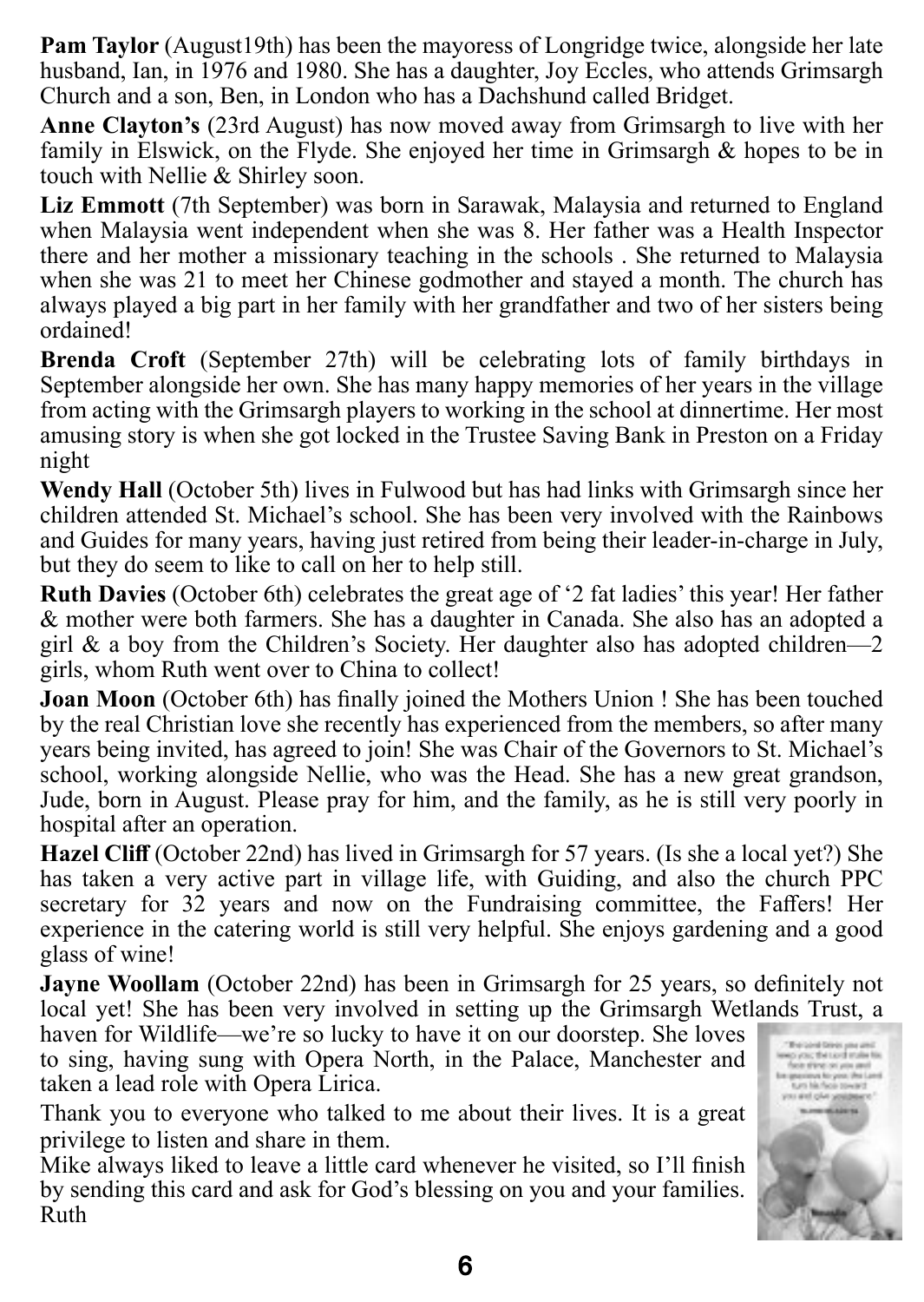#### **SCHOOL REPORT**

It was lovely welcoming our children and their parents/ carers back into school after the summer break- it has been great to see the children mixing between year groups, both inside and outside, worshipping together in our hall and singing hymns, in preparation for Harvest, at the tops of their voices!

We welcomed our new reception children and their families too. Miss Lemmings and Miss Begbie have been so impressed with how the reception children have settled into their new surroundings and routines. I have thoroughly enjoyed seeing the children's smiling faces as they arrive each morning. The reception children came into our school hall for the first time on their first Monday together as a full class and sat calmly and smartly throughout Worship- Miss Lemmings and Miss Begbie were so proud of them.

Our year 4 children have been swimming every day for the first two weeks of this term. This is a change to the swimming programme in Preston as previously swimming lessons have been once each week for the term. The staff, children and parents have adapted well to this new schedule- the children have made super progress. They will swim again in January, at the start of the spring term.

Our year 6 children spent 3 days and 2 nights at Borwick Hall. They spent time canoeing, climbing, traversing the high ropes, completing team challenges, caving and much more. I spent a full day with the children and joined a group caving for the day. The instructor had his caving qualifications and it was clear caving was a real passion of his. The children rose to the challenge and were able to move through the caves with confidence. Miss Hemmings and I tried our best and managed to squeeze through most spaces! The children were a real credit to themselves, their families and our school.

We are currently, as of Wednesday 15<sup>th</sup> September, finalising our extra-curricular clubs programme. All children in all year groups will have the opportunity to join a club. We have also entered all inter- school sporting events on offer and are now preparing for the first event on the sporting calendar- the hockey league.

Reverend Neil has been into school- he received a tour which included our new wall graphics and our two new libraries. School had a make-over during the summer holiday and is looking fantastic! We also managed to organise our autumn term calendar in which Reverend Neil will be leading us in Worship for Harvest, on St Michael's Day and for our EYFS Nativity, all of which we will be attending St Michael's Church to celebrate.

On behalf of our school staff, I wish everyone within our Grimsargh community well and hope you all continue to support each other and stay safe.

Kind Regards Mr Stuart Booth Headteacher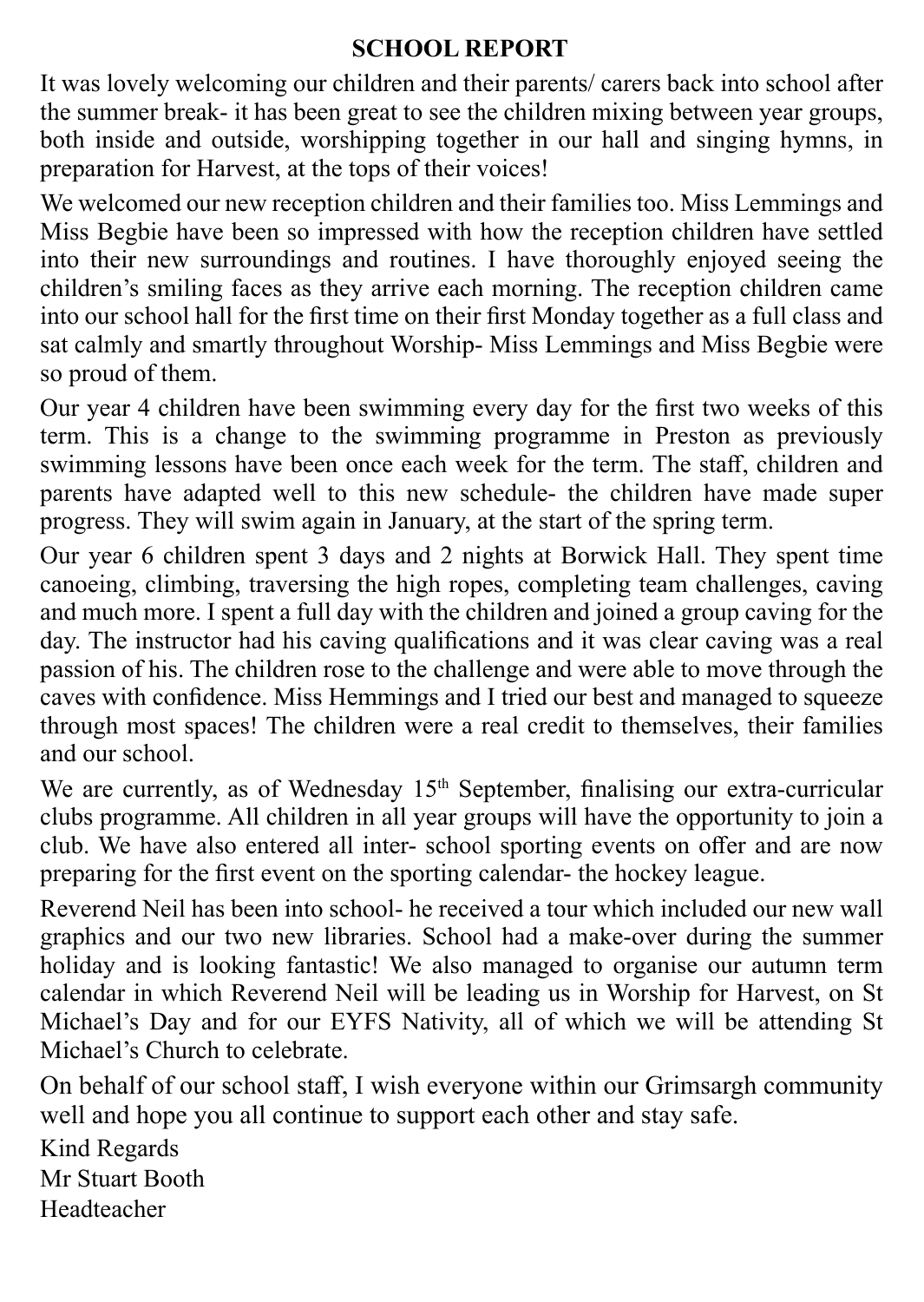

Hopefully all our children will have settled well into the new academic year by now. From the 4 year olds just starting primary school to the 16 year olds moving on to the next step in their education. It can be equally as daunting for all… and tiring! Perhaps now, a few weeks in, as they realise this is life for the next little while, it is a good time to remind them they are not alone. God is always with us; young and old, to help, support and guide us if we let Him.

People were bringing little children to Jesus for him to place his hands on them, but the disciples rebuked them. When Jesus saw this, he was indignant. He said to them, "Let the little children come to me, and do not hinder them, for the kingdom of God belongs to such as these. Truly I tell you, anyone who will not receive the kingdom of God like a little child will never enter it." And he took the children in his arms, placed his hands<br>on them and blessed them Mark 10  $v$ 13-17 on them and blessed them.



Colour in this picture and write words in the hearts to say what you think Jesus loves about YOU.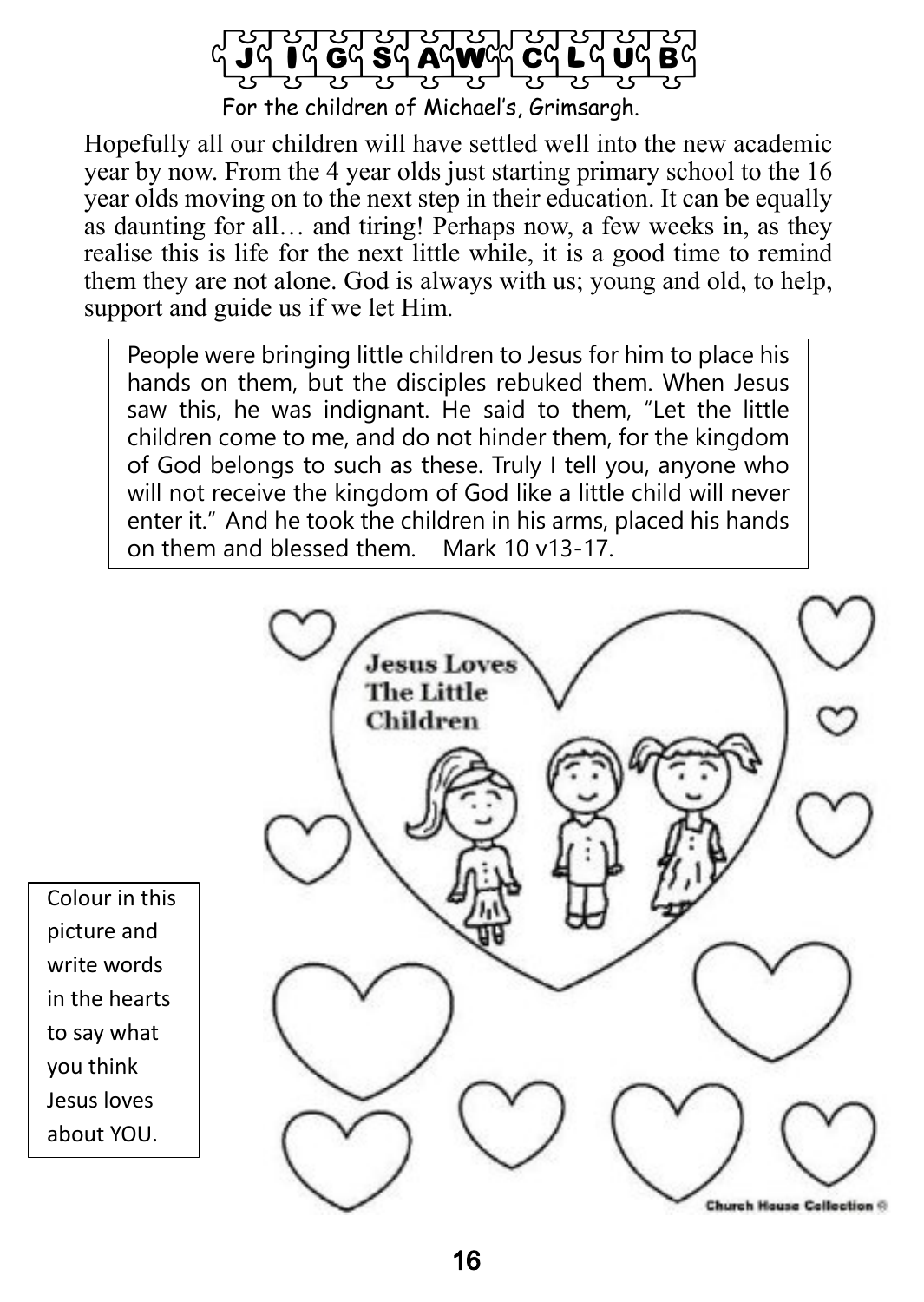#### **CHURCH COLLECTIONS**

| July           | 25th             | £94.40                      |
|----------------|------------------|-----------------------------|
| July           | 29th             | £15.00 (Thursday communion) |
| August         | 1st              | £106.35                     |
| August         | 8th              | £194.70                     |
| August         | 15 <sub>th</sub> | £214.50                     |
| August         | 22nd             | £202.00                     |
| August         | 29th             | £95.75                      |
| September      | 5th              | £178.50                     |
| September 12th |                  | £121.00                     |

#### **FLOWER ROTA**

| 1st              | Vacant          |
|------------------|-----------------|
| 8th              | Vacant          |
| 15th             | Sheena Cartmell |
| 22 <sub>nd</sub> | Vacant          |
| 29th             | Vacant          |
|                  |                 |

#### **SIDESPERSONS, READERS AND COFFEE ROTAS**

|                                  | 8.30am      | 10.00am                                         | <b>Communion</b><br>Assistant | <b>Readers</b>     | Coffee |  |
|----------------------------------|-------------|-------------------------------------------------|-------------------------------|--------------------|--------|--|
| Oct                              | 3rd         | N Maudsley                                      |                               | N Cowell<br>Vicar  |        |  |
| Oct                              | 10th        | <b>James Cowell</b>                             |                               | D Rusling<br>Vicar |        |  |
| Oct                              | 17th        | K Thompson                                      |                               | Youth<br>Reader    |        |  |
| Oct                              | 24th        | R Woollam                                       |                               | J Eccles<br>Vicar  |        |  |
| Oct                              | 31st        | <b>B</b> Mackley                                |                               | S Cowell<br>Vicar  |        |  |
| <b>Holy Baptism</b>              |             | Jesus said "Let the children come unto me"      |                               |                    |        |  |
| August 1st                       |             | Livie Grace Spencer<br>Cassie Paige Spencer     |                               |                    |        |  |
| August 7th                       |             | Mila Jorgie Carr                                |                               |                    |        |  |
| August 8th                       |             | <b>Willow Rose Clarkson</b>                     |                               |                    |        |  |
|                                  | August 29th | Florence Isabella Reid                          |                               |                    |        |  |
| September 11th<br>September 12th |             | Aurora Evelyn Rose Emmott<br>Reggie John Todd   |                               |                    |        |  |
| <b>Funeral</b>                   |             | Jesus said "I am the Resurrection and the Life" |                               |                    |        |  |

July 12th Gordon Robinson, 83 years